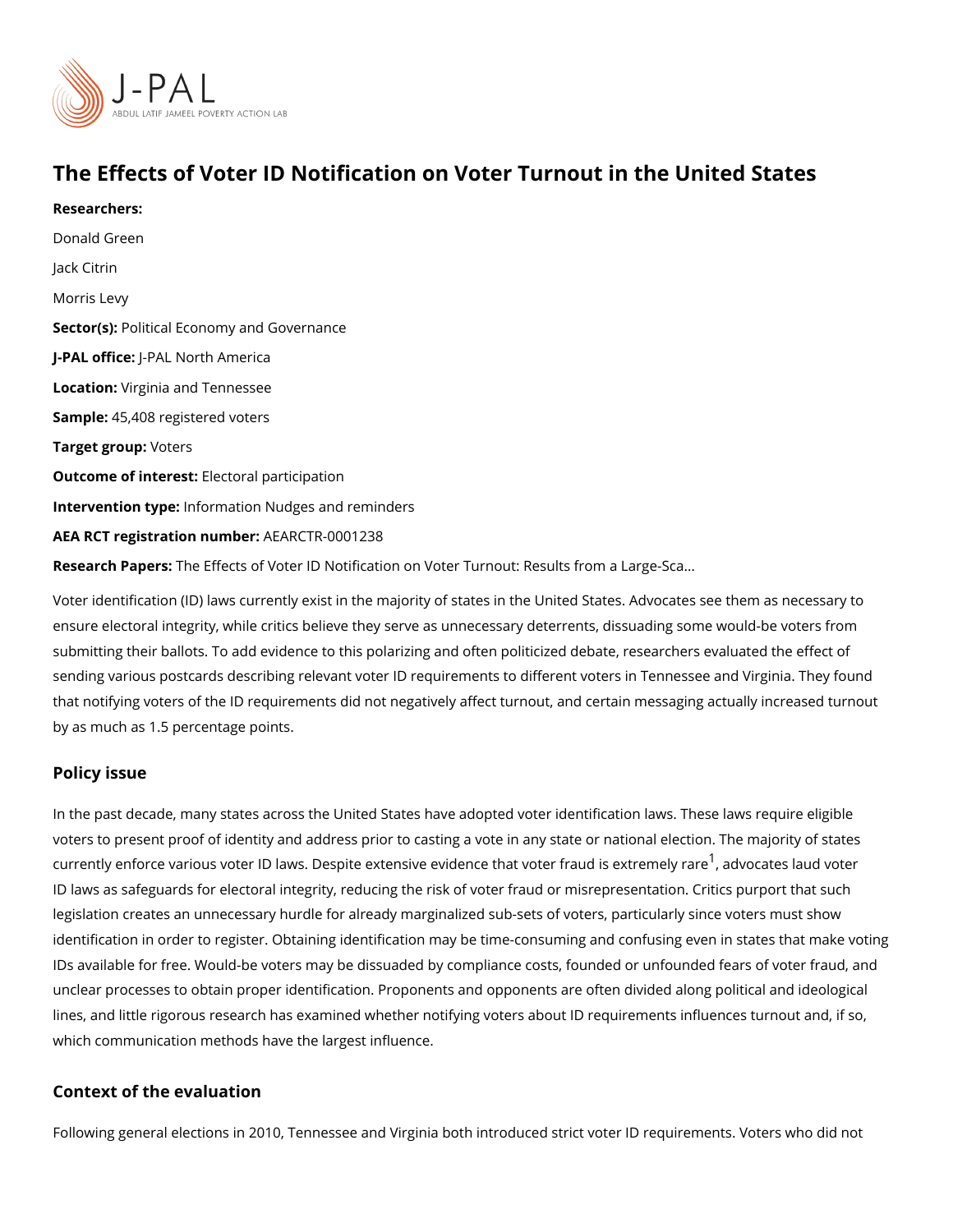present proper ID would be disqualified from voting. Tennessee requires photo identification, while Virginia accepts other proof of identity and address, such as social security cards, utility bills, or paychecks. Some forms of identification may be timeconsuming or difficult for some citizens to obtain. For example, in Tennessee, obtaining a free photo ID card requires visiting a Department of Motor Vehicles office with a birth certificate and proof of address.

Both along their shared border and a shared Interstate-81 highway corridor, the two states' populations are demographically similar. Across both states, around 70 percent of citizens are white, over 80 percent completed high school, the average household income is around \$50,000, and voted similarly in the 2008 presidential election.

Along the highway corridor, specifically, researchers focused their study on Black populations in the cities of Knoxville, Tennessee and Roanoke, Virginia. In these cities, Black people comprised around one-quarter of the entire population, households, on average, earned less than the rest of the state (around \$35,000), and a relatively higher proportion of the population voted for the Democratic party in the 2008 presidential election, compared to each state' s respective voting record.

Non-Profit Org. U.S. Postage Paid **TPG** League of Women Voters of the US **Our democracy**<br>only works if you vote. 1730 M Street, NW Washington, DC 20036 Dear Registered Voter. Election Day is coming up on November 6. Visit Vote411.org to find your polling place and learn who will be on your ballot. Please be aware that a new law requires all voters in Virginia to show proof of their identity at the polls in order to vote. You may show several kinds of documents, including a driver's license, bank statement, utility bill or voter registration card. To learn about all the ways you can show proof of identity, call us toll-free at 1-866-OUR-VOTE or visit www.sbe.virginia.gov/votinginperson.html. If you don't yet have an accepted proof of identity, contact your local registrar of voters. Our democracy only works if people make their voices heard. VOTE ON NOVEMBER 6TH.

Help mailing sent to registered voters in Virginia

## **Details of the intervention**

Researchers conducted a randomized evaluation to test the impact of various direct mail campaigns to notify voters of new ID requirements on voter turnout. In partnership with the League of Women Voters, a nonpartisan organization with a strong history of voter mobilization, researchers sent election notification postcards to registered voters in Knoxville, Tennessee, Roanoke, Virginia, and along the Tennessee-Virginia border.

CAG12\_001\_VAID2 |